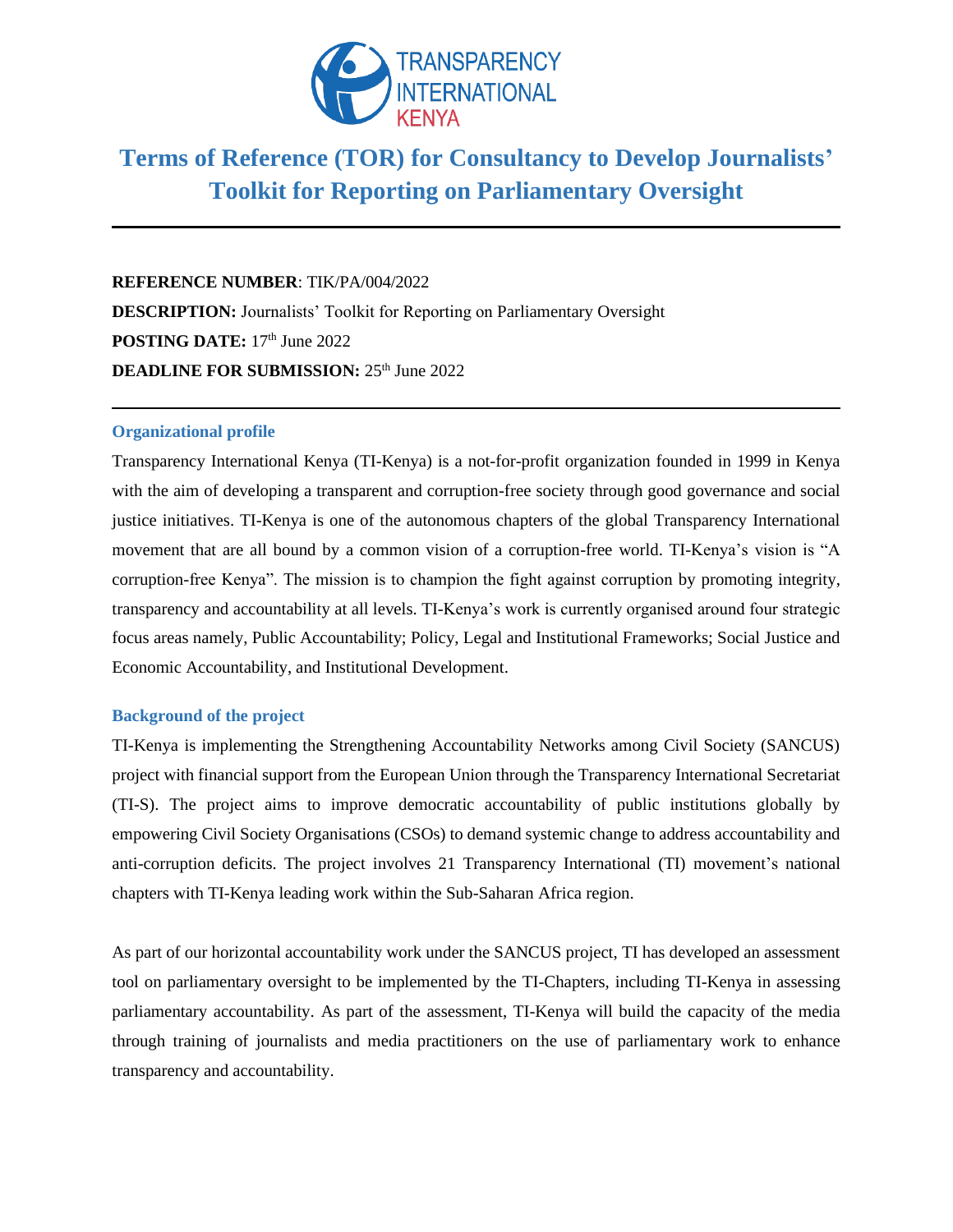# **Purpose and Scope of the Assignment**

The Journalists' toolkit builds on TI's assessment tool on parliamentary oversight to be implemented by the TI-Chapters including TI-Kenya in assessing parliamentary accountability. Development of the toolkit will involve:

- Desktop review and analysis on Parliament's oversight role and its impact on enhancing transparency and accountability through media engagements.
- Needs assessment and stakeholder engagements for input on the outline of the toolkit.
- Development of the toolkit.

The toolkit will have the following major themes:

- Overview of Parliaments Oversight Role.
- Tools for Parliamentary Oversight.
- Journalists access and use of the Parliamentary Oversight Tools.

# **Specific Objectives of the Assignment**

- 1. To review Parliament's oversight role and its impact on enhancing transparency and accountability through media engagements.
- 2. To develop reference materials for journalists to use Parliament's oversight work in advancing transparency and accountability.

# **Key Deliverables**

- 1. Inception report with workplan and stakeholder mapping.
- 2. Outline proposal for the Journalist's toolkit.
- 3. A Journalists' Toolkit for Reporting on Parliamentary Oversight Work.

**Confidentiality of information:** All documents and data collected will be treated as confidential and used solely to facilitate analysis. Interviewees will not be quoted in the reports without their consent.

**Content:** All the required documents and reports in their draft and final versions shall be submitted to TI-Kenya within agreed timelines and shall remain the explicit property of TI-Kenya.

# **Timelines**

The assignment is expected to take 26 working days.

## **Qualifications /Requirements**

1. Master's degree equivalent in Political Science, Public Administration, Law mass media and communication, Journalism, or a related field from a recognized University.